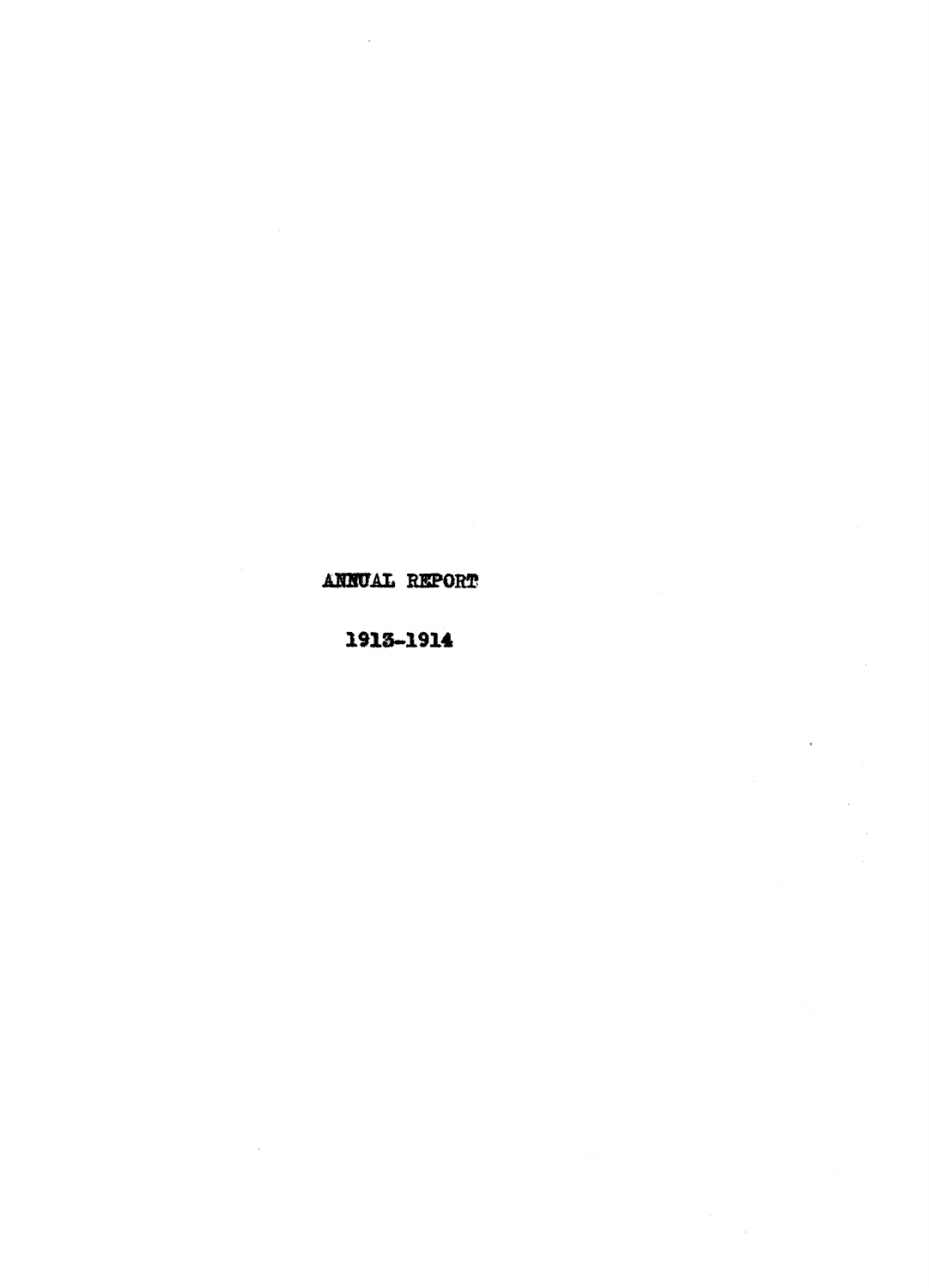May 25, 1914.

Librarian's Report.

To The President of the University:

Sir: I submit herewith my annual report as Librarian of the University, for the scholastic year 1913-1914.

|                             |  |  |          | The Library records an increase over last year both in       |  |                                |  |  |
|-----------------------------|--|--|----------|--------------------------------------------------------------|--|--------------------------------|--|--|
|                             |  |  |          | accessions and in attendance as is shown by the table below. |  |                                |  |  |
| Accessions 1913-1914        |  |  |          | 2029                                                         |  | Increase 481 vols              |  |  |
| Titles catalogued 1913-1914 |  |  |          | 1100                                                         |  | Increase 300 vols              |  |  |
| Average attendance, Day,    |  |  |          | 50                                                           |  |                                |  |  |
|                             |  |  | Evening. | 35                                                           |  | Increase of $\frac{1}{2}$ over |  |  |
|                             |  |  |          |                                                              |  | last year.                     |  |  |
| Circulation 1913-1914       |  |  |          | 2700                                                         |  |                                |  |  |
|                             |  |  |          |                                                              |  |                                |  |  |

Acoessions from September 1913 to May 1914 distributed by departments as follows: General works 626<br>Economics, Education 113 Economics, Education Natural sciences(Math., Astron.,<br>Chem., Geol., Biol., etc.) 498  $Chem.$ , Geol., Biol., etc.) Applied sciences (Engineering,<br>Mechanics, Mining.) 205 Mechanics, Mining.) Literature (English, Modern Languages) (1928)<br>story. Travel (1949) (1949) History, Travel

| Of the above accessions some of the more important<br>sets acquired by purchase have been as follows:<br>The Encyclopedia Britannica, Ed. 11<br>29 vols.<br>Zeitschrift für physikalische Chemie<br>$47$ vols.<br>Fortnightly Review<br>$98$ vols.<br>American Institute of Electrical Engineers,<br>Transactions<br>$30$ $vols$ .<br>American Anthropologist<br>$24$ $vol$ s.<br>Acquired by gift:<br>Miscellaneous works on Mathematics<br>$155$ vols.<br>Herd Books<br>85 vols.<br>American Association for the Advancement of<br>Science, Proceedings<br>$24$ $vols.$ |  | To tal 2029. |  |  |  |  |  |  |  |  |  |
|---------------------------------------------------------------------------------------------------------------------------------------------------------------------------------------------------------------------------------------------------------------------------------------------------------------------------------------------------------------------------------------------------------------------------------------------------------------------------------------------------------------------------------------------------------------------------|--|--------------|--|--|--|--|--|--|--|--|--|
|                                                                                                                                                                                                                                                                                                                                                                                                                                                                                                                                                                           |  |              |  |  |  |  |  |  |  |  |  |
|                                                                                                                                                                                                                                                                                                                                                                                                                                                                                                                                                                           |  |              |  |  |  |  |  |  |  |  |  |
|                                                                                                                                                                                                                                                                                                                                                                                                                                                                                                                                                                           |  |              |  |  |  |  |  |  |  |  |  |
|                                                                                                                                                                                                                                                                                                                                                                                                                                                                                                                                                                           |  |              |  |  |  |  |  |  |  |  |  |
|                                                                                                                                                                                                                                                                                                                                                                                                                                                                                                                                                                           |  |              |  |  |  |  |  |  |  |  |  |
|                                                                                                                                                                                                                                                                                                                                                                                                                                                                                                                                                                           |  |              |  |  |  |  |  |  |  |  |  |
|                                                                                                                                                                                                                                                                                                                                                                                                                                                                                                                                                                           |  |              |  |  |  |  |  |  |  |  |  |
|                                                                                                                                                                                                                                                                                                                                                                                                                                                                                                                                                                           |  |              |  |  |  |  |  |  |  |  |  |
|                                                                                                                                                                                                                                                                                                                                                                                                                                                                                                                                                                           |  |              |  |  |  |  |  |  |  |  |  |
|                                                                                                                                                                                                                                                                                                                                                                                                                                                                                                                                                                           |  |              |  |  |  |  |  |  |  |  |  |
|                                                                                                                                                                                                                                                                                                                                                                                                                                                                                                                                                                           |  |              |  |  |  |  |  |  |  |  |  |
|                                                                                                                                                                                                                                                                                                                                                                                                                                                                                                                                                                           |  |              |  |  |  |  |  |  |  |  |  |
|                                                                                                                                                                                                                                                                                                                                                                                                                                                                                                                                                                           |  |              |  |  |  |  |  |  |  |  |  |

With the help of our student assistants we have completed our files to date of the U.S. Experiment Station literature cards and also cards for the U.S. Agricultural publications, and shelf listed about one third of the books in the Library.